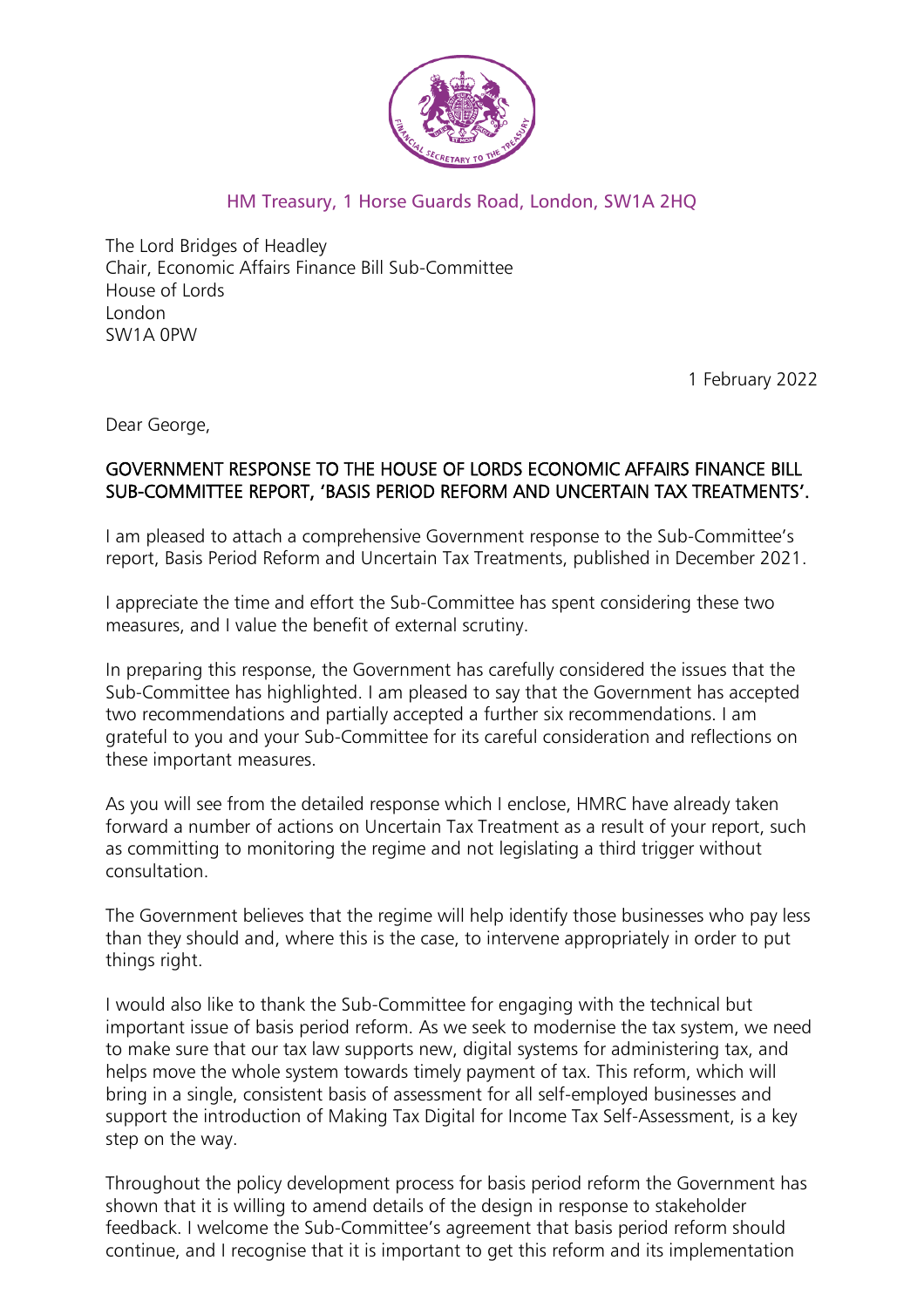right. As you will see in the response enclosed, HMRC will be taking forward a number of additional actions following your report.

I thank the Sub-Committee for its continued interest in this area.

Yours sincerely,

aug Frazer

J THE RT HON LUCY FRAZER QC MP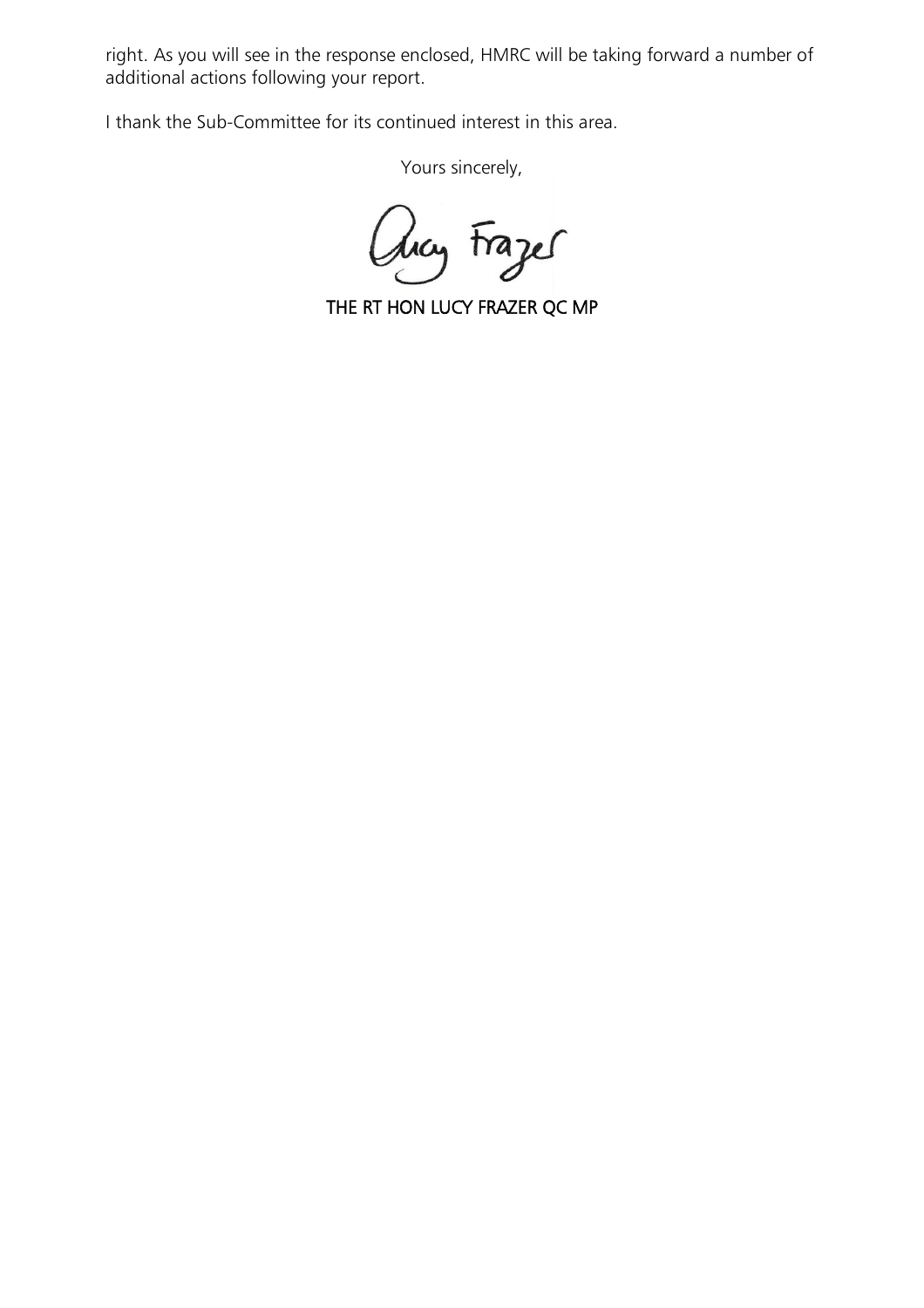# **House of Lords Economic Affairs Finance Bill Sub-Committee:**

# **Basis Period Reform and Uncertain Tax Treatments (HL Paper 128)**

# **Government Response**

# **Contents**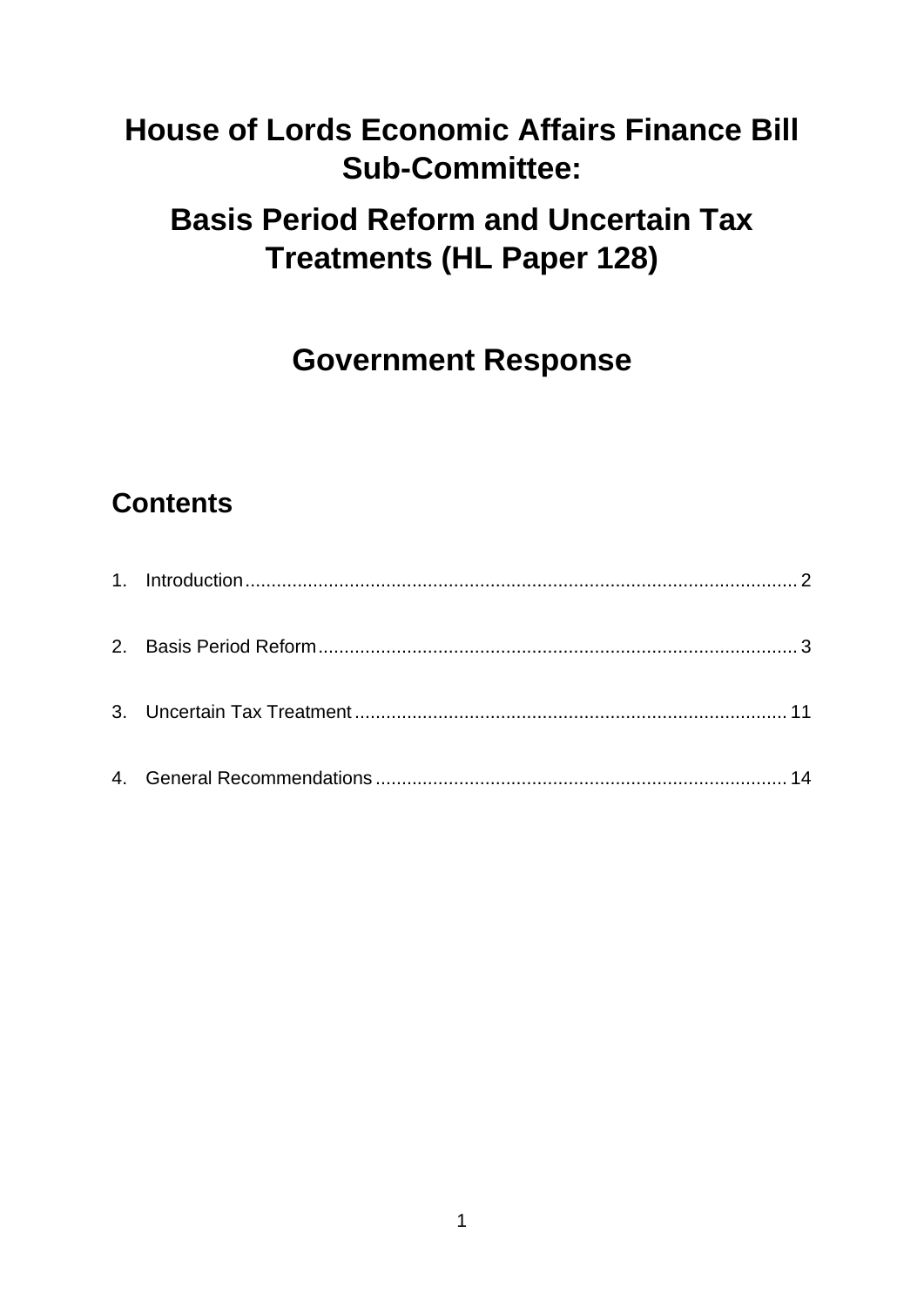## <span id="page-3-0"></span>**1. Introduction**

The Government thanks the Committee for its report on its inquiry into Basis Period Reform and Uncertain Tax Treatment, and notes its conclusions and recommendations.

Basis period reform is an important simplification of the way the self-employed and partners allocate their profits to tax years, particularly in advance of Making Tax Digital for Income Tax (MTD) and in the context of the Government's 10-year Tax Administration Strategy. The Government therefore welcomes the Sub-Committee's view that reform should continue.

The single, consistent tax year basis of assessment is an important step towards the vision of an effective and modern tax system, set out in the Tax Administration Strategy. Basis period reform makes the collection and use of real-time data under MTD much simpler, and makes that data much more relevant to a business's tax bill. Removing the complexities of the current basis period rules will make tax for businesses more straightforward and harder to get wrong, and ensure that they pay the right tax.

The Government is keen to ensure that the reform is developed and implemented with feedback from businesses, accountants and other stakeholders in mind. The Government has shown that it is prepared to listen to stakeholder feedback and amend the design of basis period reform throughout the policy development process, and the recommendations made in the Sub-Committee's report have similarly been considered.

The aim of the Uncertain Tax Treatment regime is to reduce the legal interpretation portion of the tax gap. It will help level the playing field for large businesses by improving HMRC's ability to identify uncertain tax treatments adopted by those that do not have an open and transparent approach, and to bring forward the point at which discussions on uncertain treatment can occur.

Overall, this is expected to result in an increase in tax revenue because it will enable HMRC to become aware of potentially incorrect tax approaches sooner than would otherwise have been the case, enabling better deployment of resources, earlier conversations and, where appropriate, earlier challenge of the approach a business has taken.

The remainder of this memorandum will address and respond to the recommendations made in the Committee's report.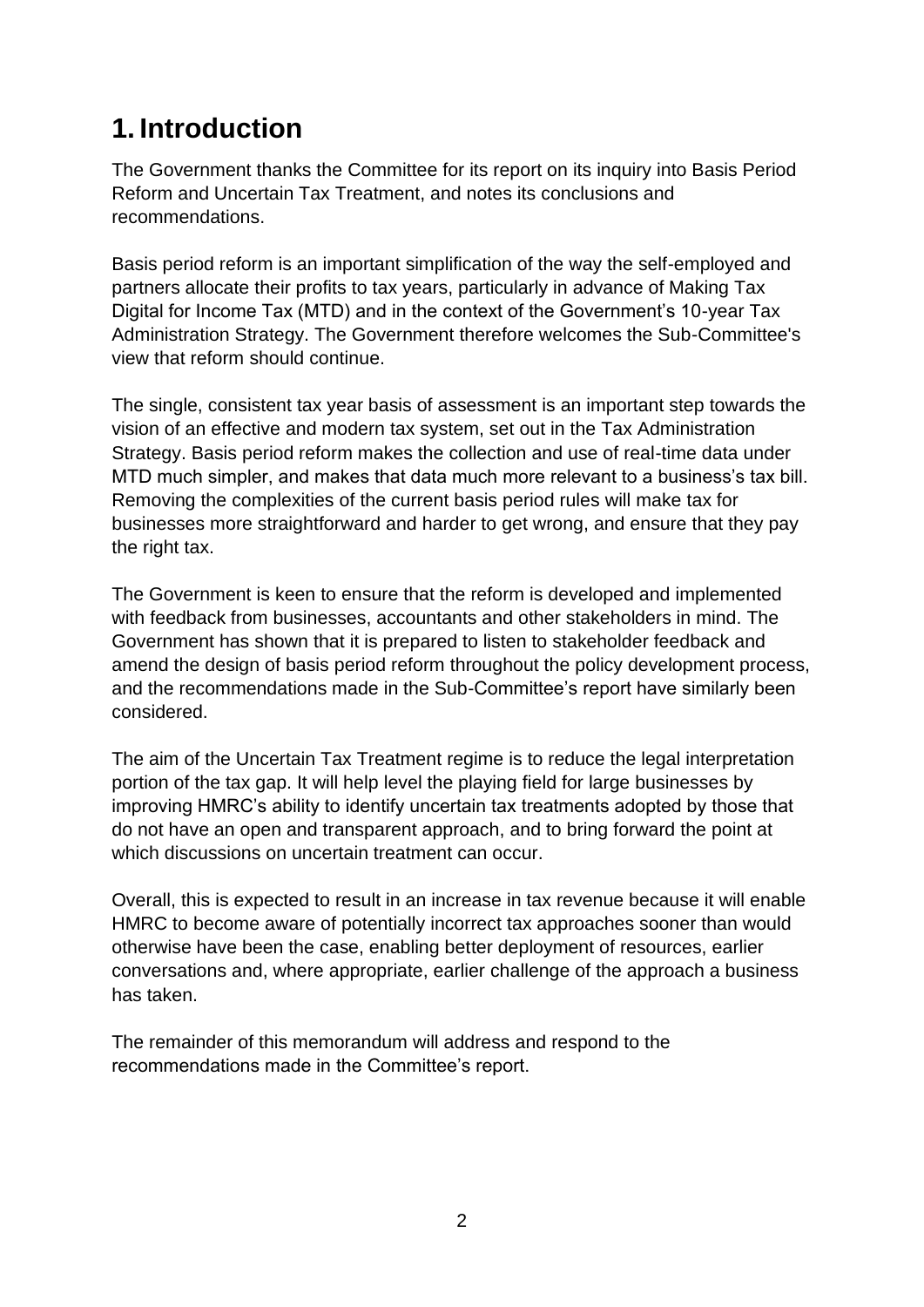## <span id="page-4-0"></span>**2. Basis Period Reform**

*Recommendation 1: When this work [on apportionment and estimation] is completed, but before final decisions are reached about the way forward, we recommend a reassessment of the additional compliance costs which businesses in this position will bear as a result of the reform.*

#### **The Government accepts this recommendation.**

The Government has kept the administrative and compliance costs to businesses under review throughout the policy development of basis period reform. HMRC carried out early analysis of the potential administrative costs and savings to business before the informal and formal consultations on basis period reform. This early analysis was published on 20 July 2021 in the Basis Period Reform Tax Information and Impact Note (TIIN).

HMRC developed its understanding of the administrative costs and savings to businesses through the formal consultation on basis period reform. Responses to the consultation from a range of businesses, accountants and representative bodies provided valuable information on the nature and scale of costs and savings that the reform would create. This included feedback on the specific issue of submitting tax returns including provisional figures, which respondents said could be a significant source of new administrative burdens for a small number of businesses.

Following the consultation, HMRC used this new information to update the analysis of administrative costs and savings. The results of this updated analysis were published on 27 October 2021 in an updated TIIN.

As set out in the consultation response document for basis period reform, the Government is planning to explore the issue of provisional figures with stakeholders and will consider whether and how to introduce further easements. This engagement is planned to start in late February 2022, with a decision on whether and how to introduce an easement following by autumn 2022.

Further insight into the costs to businesses of provisional figures and the administrative savings of potential easements will be gained through planned engagement with businesses and stakeholders over the coming months. After this engagement, the Government will reassess the administrative costs and savings to businesses of basis period reform under the options being considered.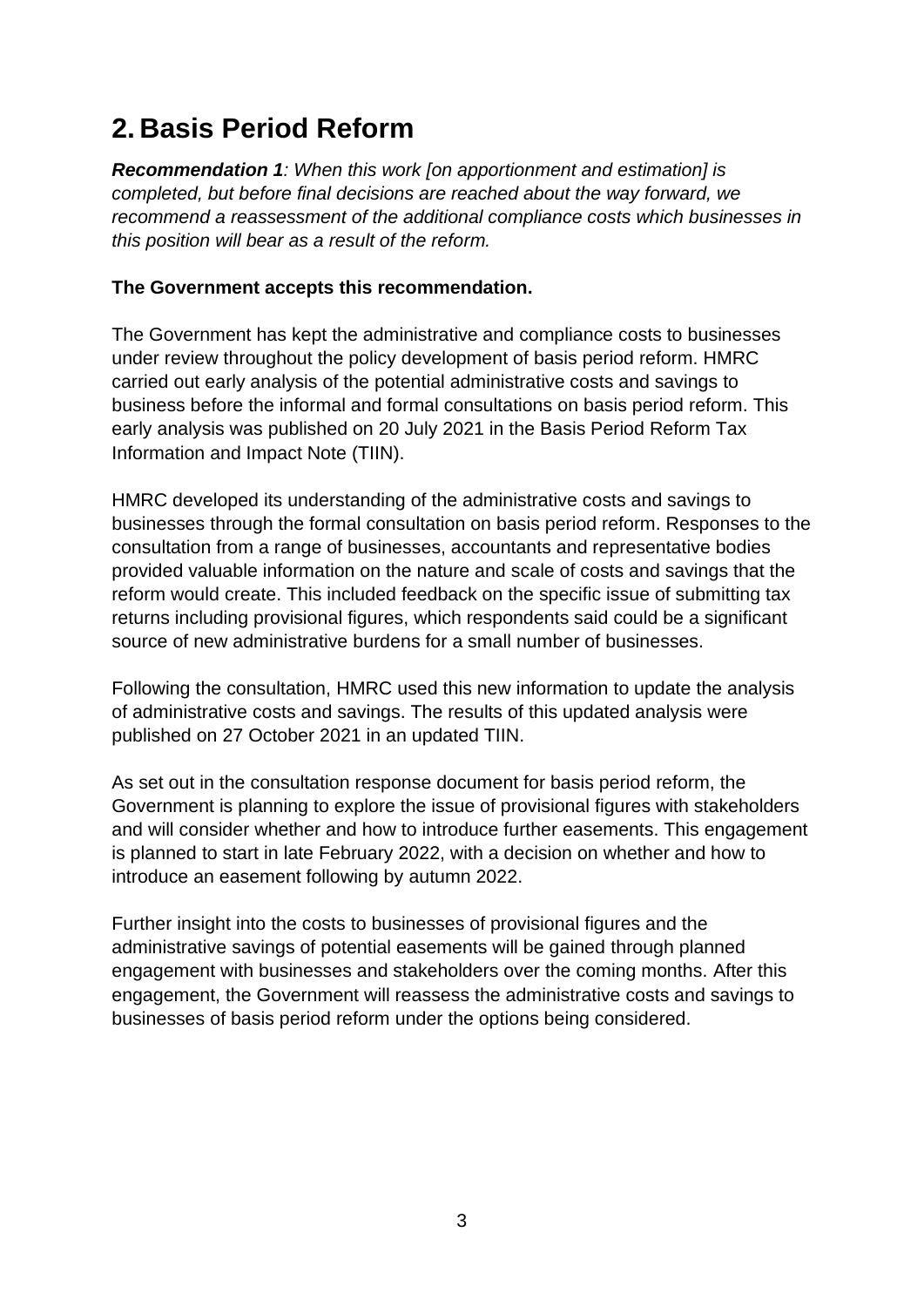*Recommendation 2: We recommend that by 5 April 2022 HMRC should commit publicly to providing details of overlap relief from their records for those businesses that need it and, where a specific record is not available, reconstruct the amount available from the information HMRC has.*

#### **The Government accepts this recommendation in part.**

Under the current basis period rules, the complex system of double taxation followed by overlap relief does not work as intended for most of the businesses affected, as they are permanently taxed twice on the same profit. The reality of the overlap relief rules for businesses is incompatible with the Government's vision for a future tax system where people and businesses are able to pay the right tax with ease and in a more timely manner.

After discussions with businesses and accountants during the basis period reform consultation, the Government understands that some businesses may have lost records of overlap relief over time. HMRC holds data on overlap relief where a business has, at some point, reported the amount of relief it has generated on its tax return, and this data can be provided on request. The Government would like to inform businesses, if possible, of the figures that HMRC holds on overlap relief in advance of the basis period reform transition year of 2023-24.

Where HMRC does not currently hold a specific record on the amount of overlap relief carried forward, it may be possible to identify overlap periods in past years' tax returns and reconstruct a figure for overlap relief. HMRC is exploring the feasibility and resources required to provide reconstructed overlap relief figures before committing to provide these figures.

Through legislation in the Finance Bill, the Government has already extended the overlap relief provisions to ensure that businesses can use as much relief as possible on transition. This eliminates historic double taxation and ensures that all profits will only have been taxed once, creating a consistent starting point on which to introduce MTD and future reforms to the tax system.

The Government cannot commit to providing details of overlap relief and reconstructing amounts where a specific record is not available by 5 April 2022. The Government will carefully consider the timing and method of any communications on overlap relief in advance of the transition year in 2023-24, particularly for those businesses that are not represented by a tax agent or accountant.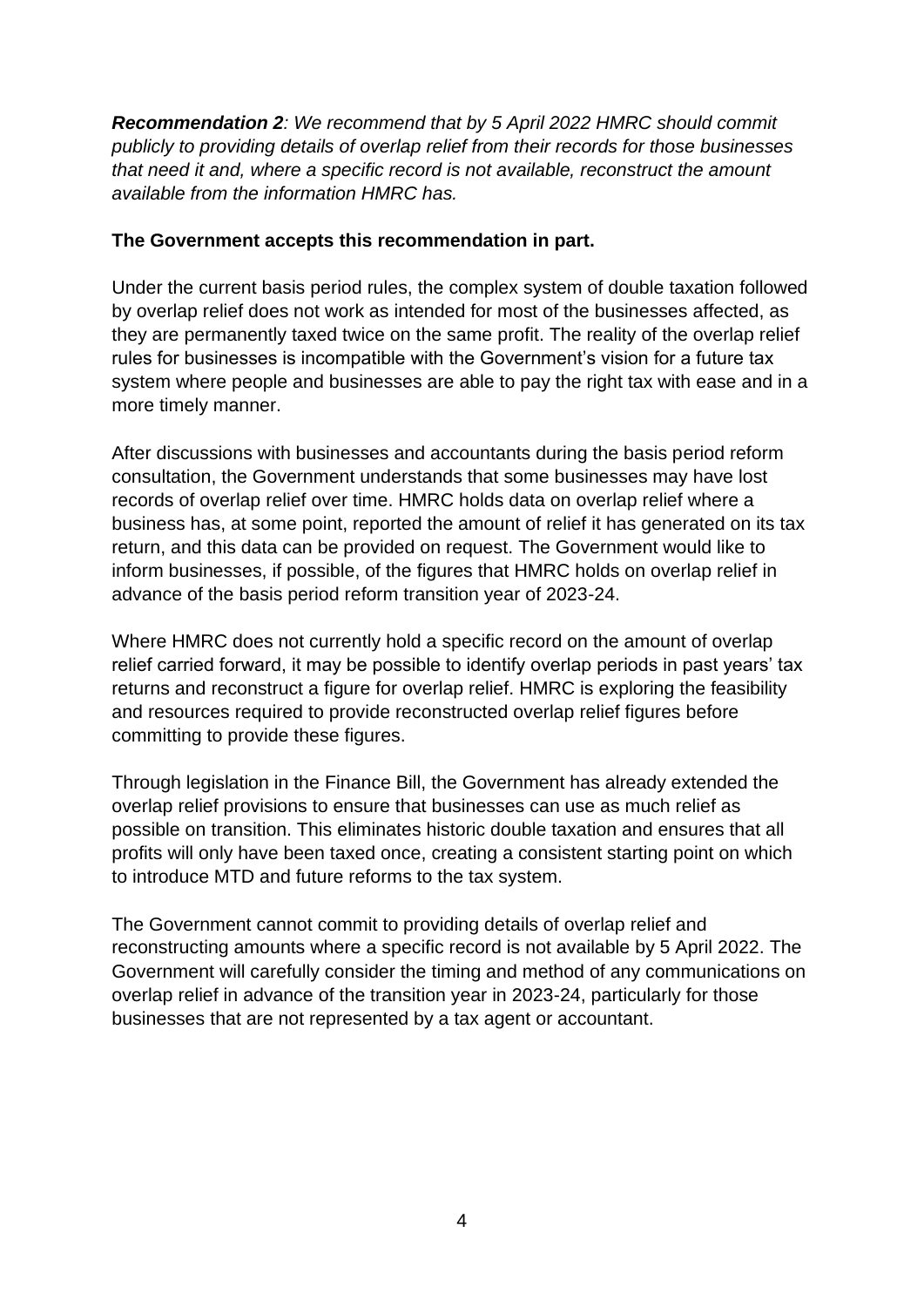*Recommendation 3: Our witnesses voiced a number of valid concerns about the additional tax liabilities some businesses could face on the transition to the new basis period rules, and made some suggestions about how these might be mitigated, which the Government should consider.*

#### **The Government accepts this recommendation.**

The Government has been carefully considering the impact of the transition to the new tax year basis on businesses throughout the policy development of basis period reform, and has responded to feedback from stakeholders in formulating the transition rules that have now been included in the legislation in the Finance Bill.

These updated rules ensure that the tax impact of the transition to the tax year basis is not felt in a single year; they minimise the effects of the transition on allowances and benefits while ensuring that profit is taxed appropriately; and they also ensure that businesses are able to access as much relief as possible on transition.

While the transition may result in tax timing impacts for some, the reform standardises the amount of time between profits being earned and those profits being assessed for tax. This helps to enable future reforms to assessment as well as the Government's longer-term aspirations of more real-time payment of tax and provision of support.

The Government will continue to consider feedback on the transition arrangements for basis period reform in advance of the transition to the new tax year basis.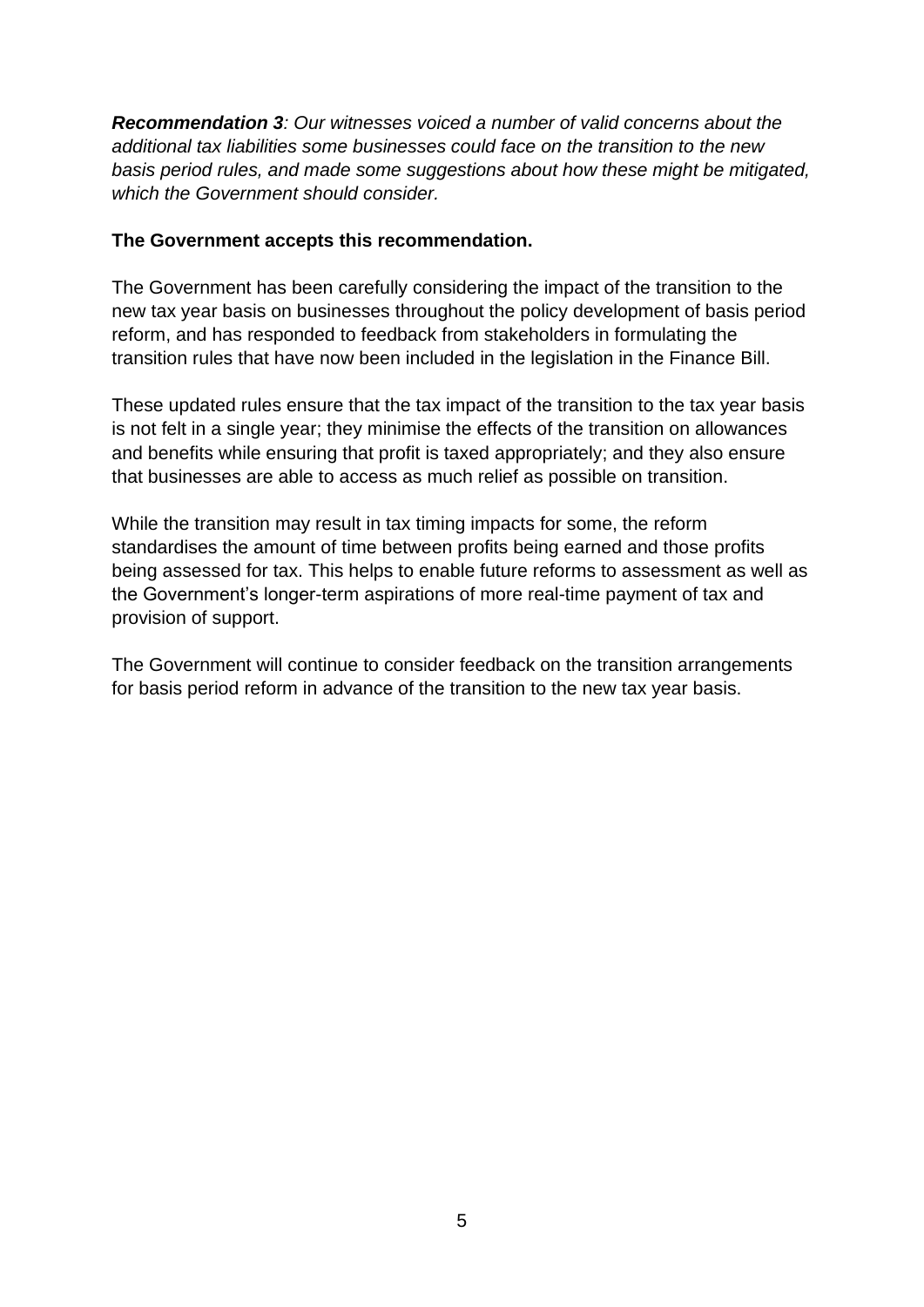*Recommendation 4: While noting the resources that HMRC has assigned to the implementation of this policy, we recommend that the Government and HMRC review the resources required for basis period reform and Making Tax Digital for income tax, in order to maximise the chances of a smooth implementation. In particular, we recommend specific resources should be allocated to retrieving and providing information about overlap relief to relevant businesses.*

#### **The Government accepts this recommendation in part.**

HMRC is committed to providing businesses and agents with excellent customer service and support as these reforms are rolled out in the coming years.

HMRC has considered the resources that are required to support the change to the new tax year basis, including extra support for businesses and agents, and changes to IT systems that are needed. An initial estimate of the cost to HMRC was published in the basis period reform TIIN on 20 July 2021 of between £15m and £20m. Following consultation and further exploration of the IT changes required, this estimate was revised to £13m.

As part of usual policy development processes, HMRC is keeping the implementation costs for basis period reform under review and will continue to review the estimated cost as the reform progresses, including when considering the options for easements on provisional figures. The Government therefore accepts the recommendation to review the resources required for basis period reform, as this is something that is already taking place.

The Government has also considered the resources required to successfully implement the next phases of MTD, including MTD for VAT and ITSA. These resources were included in HMRC's settlement at Spending Review 2021, and have been published in the TIIN for MTD on 23 September 2021, showing an estimated cost to HMRC for the next phases of MTD expansion at £362m.

The Government cannot yet accept the recommendation to allocate specific resources to retrieving and providing information about overlap relief, as it is still exploring the suggestions that have been made by stakeholders on supporting businesses and agents with overlap relief as set out above.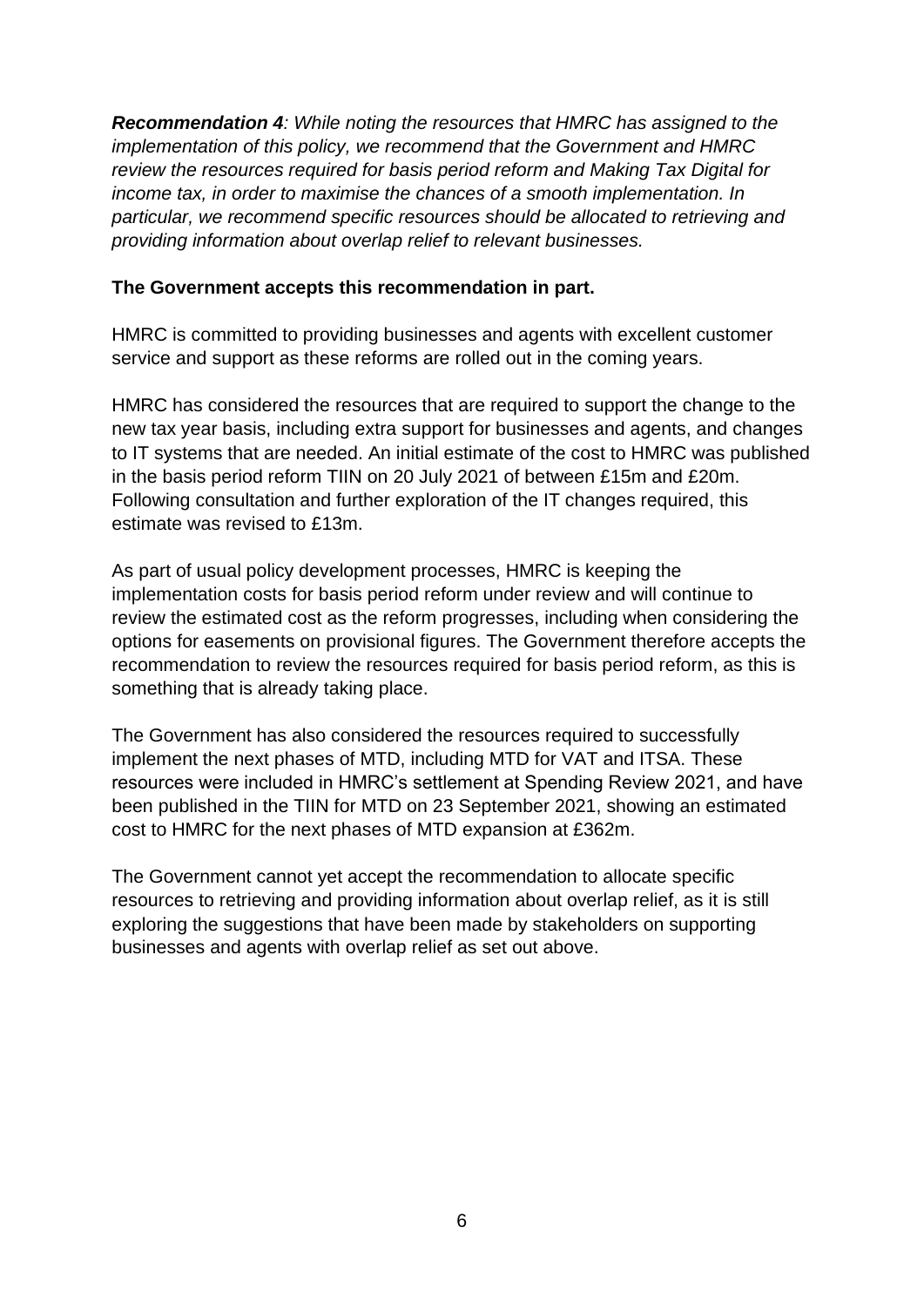*Recommendation 5: We recommend that HMRC contacts directly all taxpayers with accounting periods which are not aligned with the tax year to alert them to the change and its implications for them and to inform them of what support is available.*

#### **The Government accepts this recommendation in part.**

The Government recognises the importance of communication with taxpayers who are affected by basis period reform and with tax agents, to raise awareness of the reform and provide information about the support that is available. However, the Government is currently considering how to ensure that this communication is timely and in the right format. We need to ensure that businesses engage with the communications about basis period reform, and that these communications come at the right time in advance of the transition year, and in advance of businesses completing tax returns for the transition year.

A number of stakeholders have offered to help HMRC in getting the communications right, particularly for unrepresented taxpayers. The Government is currently considering the most appropriate communications methods and approaches for basis period reform, and is discussing these with external stakeholders.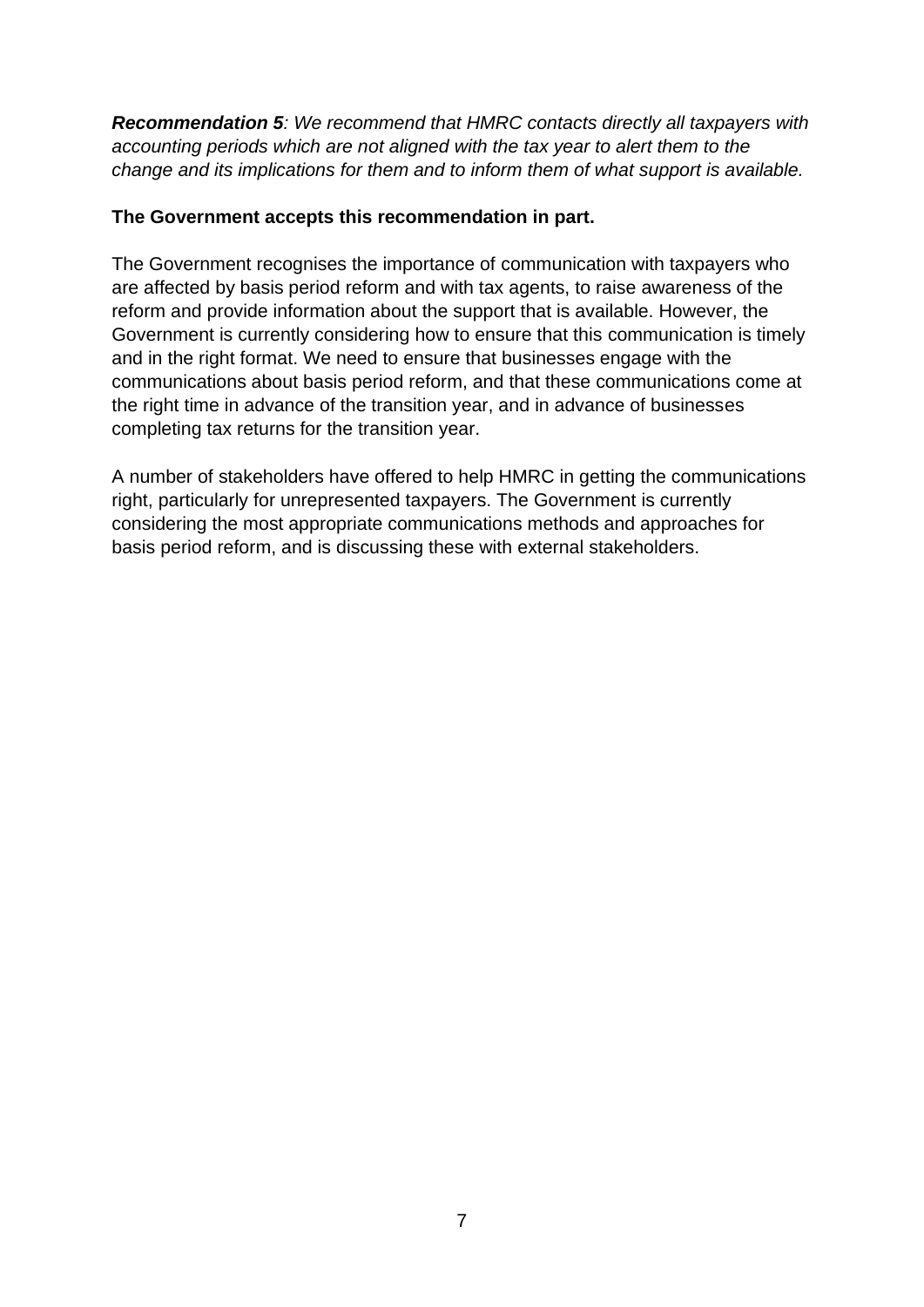*Recommendation 6: HMRC should issue comprehensive guidance about basis period reform by 5 April 2022, including details of how unrepresented taxpayers can obtain support, and make a helpline number available.*

#### **The Government accepts this recommendation in part.**

The Government will be able to offer comprehensive tax guidance, including examples, covering basis period reform immediately after the Finance Bill receives Royal Assent which could come before or after 5 April 2022. Therefore the Government cannot commit to publishing guidance on basis period reform by 5 April 2022, but can commit to publishing guidance as soon as possible after Royal Assent.

The Government is considering how best to support unrepresented taxpayers through basis period reform as part of wider considerations about communications for the reform over the coming months.

A general taxpayer helpline number is available to support represented and unrepresented taxpayers through basis period reform. The extra resource needed to deal with additional queries to this general helpline has already been taken into account in HMRC's delivery cost estimates for basis period reform.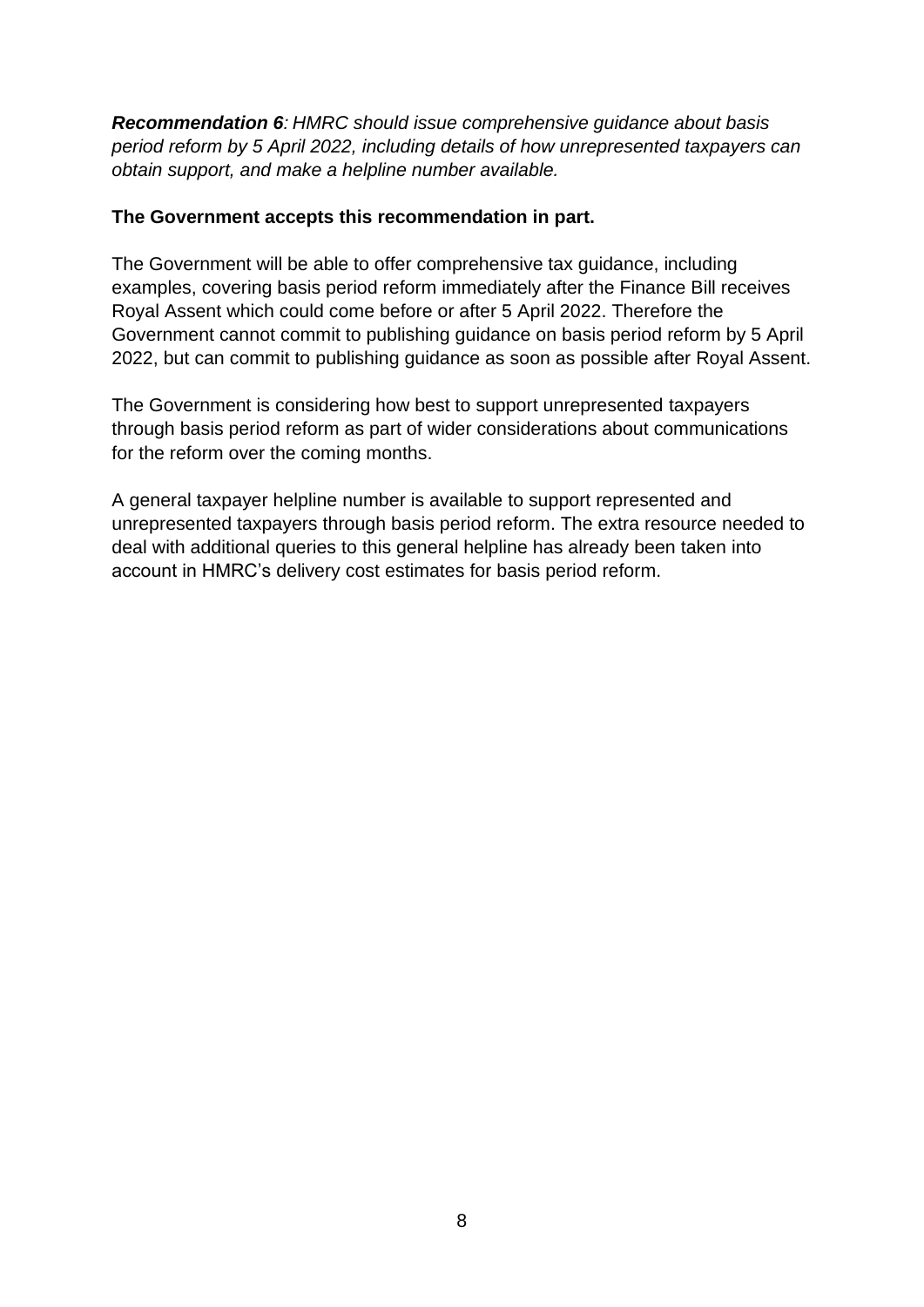*Recommendation 7: We therefore recommend that, for those businesses which do not have a 31 March-5 April year end, Making Tax Digital should be deferred until at least 2025-26. This is also the earliest date at which partnerships – which are disproportionately represented in this group of businesses – are due to be brought into MTD. For the largest partnerships which are particularly adversely affected by basis period reform, no date for the implementation of MTD has yet been set.*

#### **The Government does not accept this recommendation.**

During the consultation on basis period reform in summer 2021, many respondents said that the reform was sensible but called for more time to implement the changes. The Government listened to these concerns, and in September 2021 announced that the original planned start date of April 2023 for the new tax year basis would be delayed by at least a year. This delay was confirmed in October 2021.

The Government also announced in September 2021 that MTD for ITSA would be introduced a year later, in the tax year beginning in April 2024. This was in response to stakeholder feedback and in recognition of the challenges faced by many UK businesses and their representatives as the country emerges from the pandemic. General partnerships will not be required to join MTD for ITSA until the tax year beginning in April 2025. The date at which all other types of partnerships will be required to join will be confirmed later. A later start for MTD for ITSA provides more time for those required to join to make the necessary preparations and for HMRC to deliver the most robust service possible, affording additional time for testing in the pilot.

The Government decided to include basis period reform legislation in the Finance Bill 2021-22 to give businesses certainty of the changes well in advance of the transition. This combination of a delayed start date and early certainty on legislation gives businesses and agents more time to understand and prepare for the change to the tax year basis and makes the transition easier for them.

Basis period reform is an essential reform to the tax system in advance of MTD, as it brings all unincorporated businesses onto a single, consistent basis of assessment aligned with the tax year and with MTD reporting. The new tax year basis charges businesses to tax on the same period that they are reporting data under MTD; without reform, the period assessed to tax could fall almost entirely outside of the MTD data reported for the tax year. Reform makes the real-time data collected under MTD much more useful and representative as it will always be aligned with the period over which the business is assessed for tax, and so better represent the business's actual tax position for the year.

Before looking at specific delays, it is important to recognise the small population affected by basis period reform – only 7% of all sole traders and 32% of partners have non-tax year basis periods, totalling 528,000 individuals. Feedback following the publication of the Finance Bill 2021-22 has indicated that many of those affected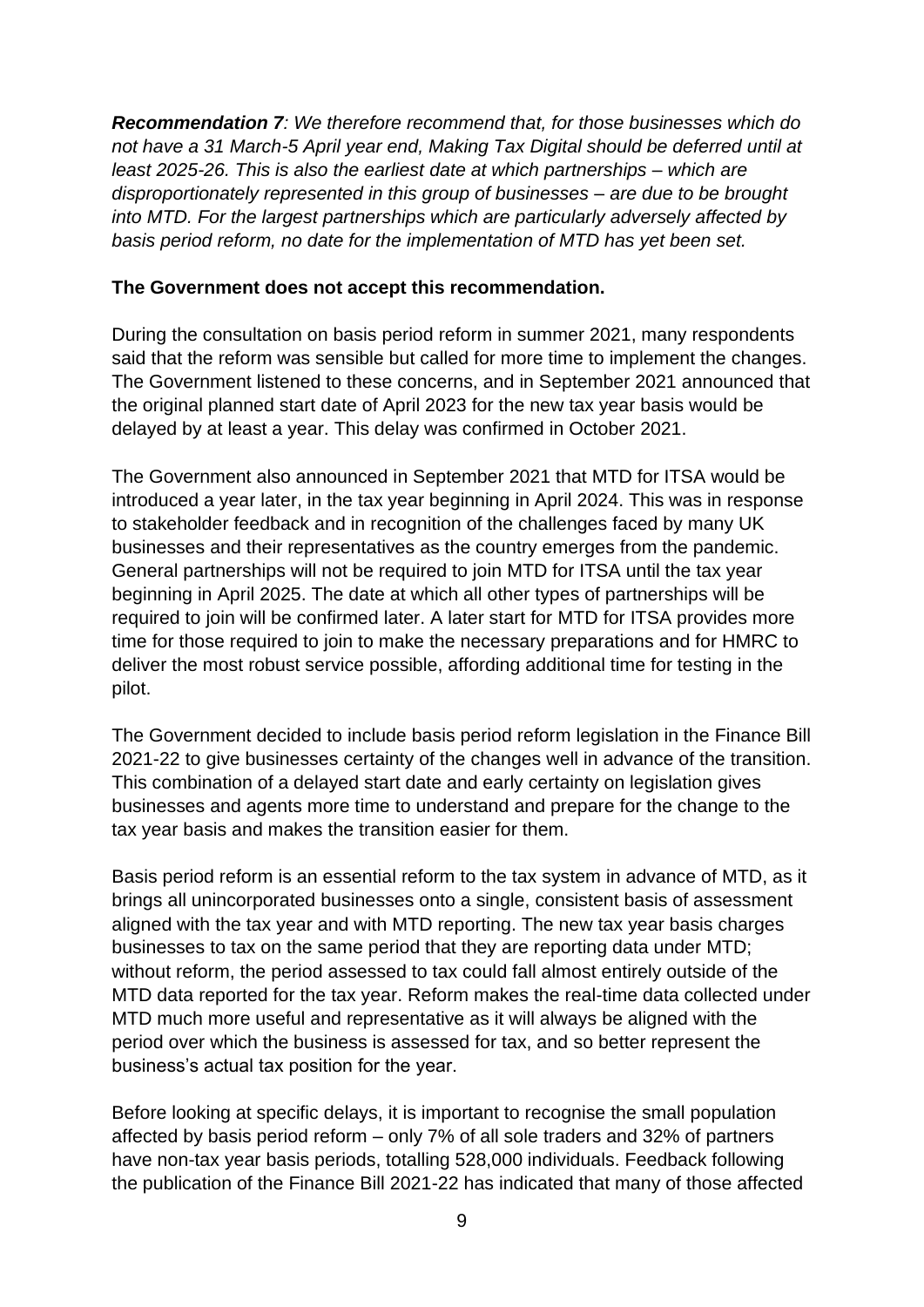are looking to change their accounting date to align with the tax year at the same time as the basis period reform transition, reducing the number affected.

Almost half (248,000) of those affected are partners in partnerships. As the report points out, partnerships are due to be brought into MTD at least a year after the start date for basis period reform, and the largest and most complex partnerships do not yet have a date set for MTD mandation. This later MTD start date for partnerships already gives these complex businesses additional time to adapt to the new tax year basis after transition, and so they already benefit from the recommended deferral.

Looking at the remaining group of affected sole traders, not all of which will be mandated to join MTD, the recommendation would differentiate between a set of tax year aligned taxpayers drawing up accounts to 31 March – 5 April, and a set of nonaligned taxpayers. Differentiating would mean that otherwise identical businesses would see different MTD start dates solely due to their different periods of account. The current tax system essentially treats the two groups identically, as a business's choice of when to draw up accounts is not a strong enough concept to justify differential treatment. The recommended approach would also introduce the risk of businesses specifically changing their accounting date away from a simple tax year accounting date in order to delay the point at which they join MTD.

Therefore, the Government cannot accept the recommendation of different MTD start dates for some non-tax year businesses; the Government cannot justify differential treatment purely based on the date accounts are drawn up to, and such an approach could create an unintended incentive to change accounting dates.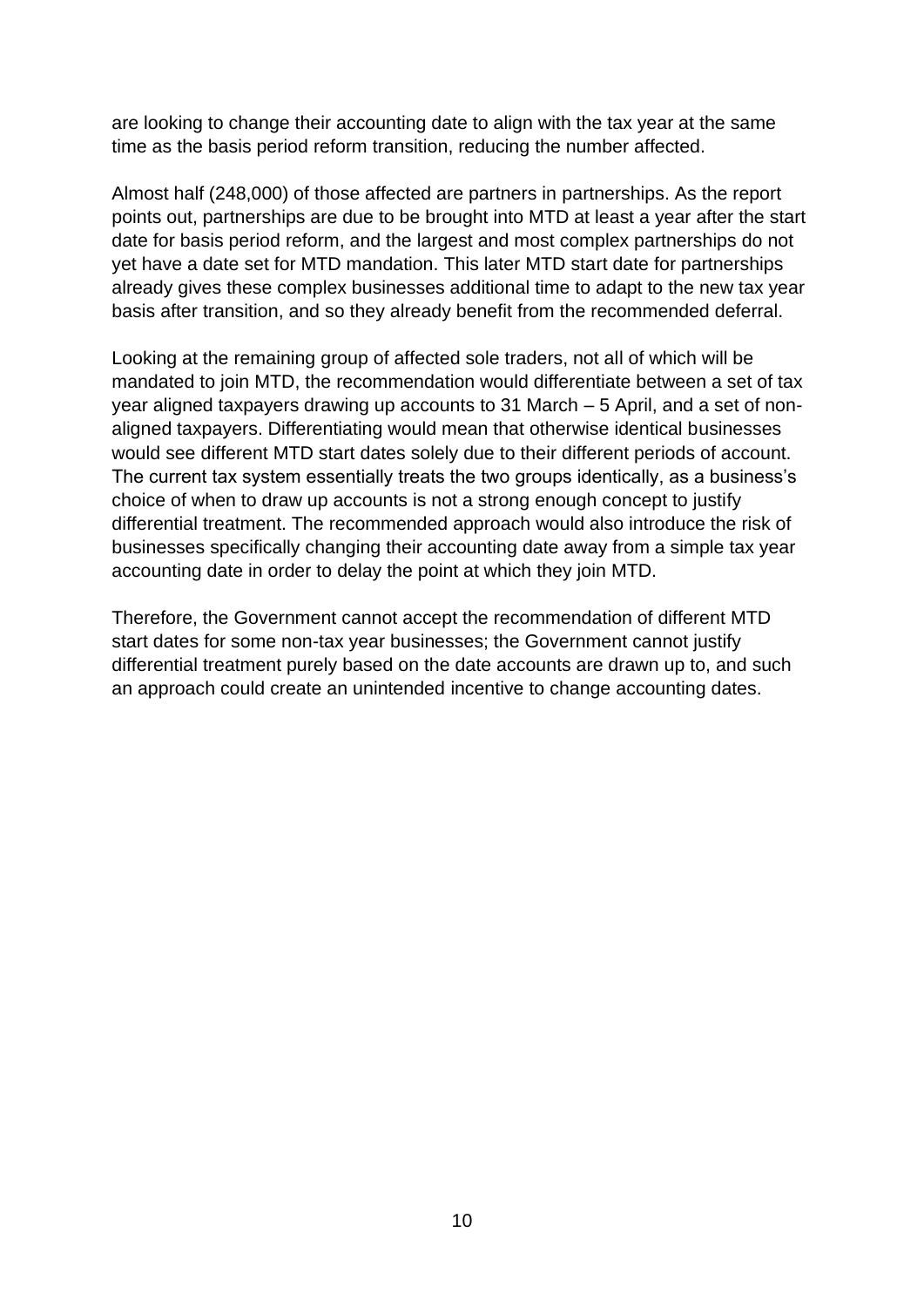## <span id="page-12-0"></span>**3. Uncertain Tax Treatment**

*Recommendation 8: We recommend that, before legislating for this third trigger, an evidence-based evaluation of the measure in its current form be carried out to identify whether it does indeed deliver the benefits that HMRC tells us it is expecting.*  We also recommend that, if such an evaluation shows that the requirement is not *delivering the benefits that HMRC expects, then the notification requirement in its entirety should be repealed.*

#### **The Government accepts this recommendation in part.**

The Government agrees that new policy measures should be monitored to ensure they are proportionate and achieve the policy objectives and expected benefits. The Government is committed to doing this for the uncertain tax treatment regime. The regime has been refined through the consultation process and the Government is therefore confident it will achieve the expected benefits but will consider the results of this monitoring carefully.

Monitoring the regime will focus on those areas which have concerned stakeholders: proportionality, administrative burden, customer service levels and achievement of the policy objective of reducing the legal interpretation portion of the tax gap.

The Government has listened to consultation feedback and responded by proceeding without the third trigger in the Finance Bill 2021-22.

The Government is keen to explore the possibility of introducing a third trigger, and will do so over the coming months through informal engagement with stakeholders. Consultations on this measure through 2021 have generated goodwill amongst stakeholders and persuaded them to engage with a Government that will listen and act upon feedback. The Government will consider a third trigger which broadens the benefits of the regime while minimising the burdens associated with the original formulation of the trigger.

While the Government agrees that monitoring is essential, it will not give a complete answer to the need for a third trigger, because the additional trigger would necessarily target uncertainties otherwise untouched by the current regime. The Government therefore intend to monitor the current regime in parallel with continuing discussions on the third trigger. Any decision to include a third trigger in a future Finance Bill would require a good understanding of the needs of large businesses alongside strong evidence it would be effective in tackling the tax gap. A third trigger will be a new policy decision for Ministers and subject to full parliamentary scrutiny and debate.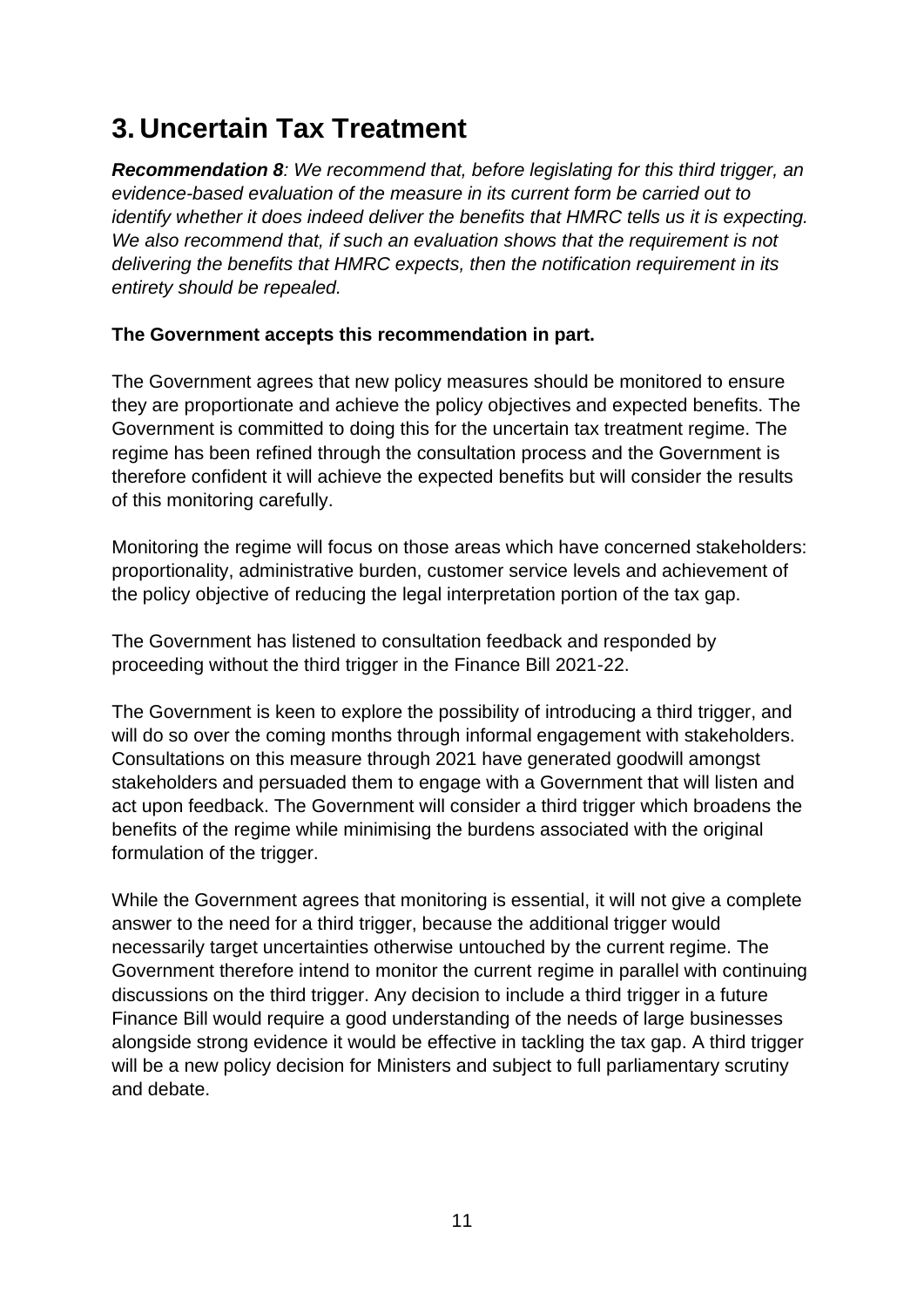*Recommendation 11: All businesses affected by this measure must be supported appropriately by HMRC. In particular, all such businesses should have access to a customer compliance manager within HMRC with whom they can discuss uncertainties as they arise.*

#### **The Government accepts this recommendation in part.**

The Government has asked HMRC to ensure appropriate support is provided for all businesses affected by this measure, including webinars and guidance on how HMRC proposes to interpret and apply the legislation. The Government believes that businesses that do not have a customer compliance manager (CCM) should have an equivalent level of service and support as those that do, through the Mid-sized Business Customer Support Team. Both CCMs and members of the Customer Support Team have the same access to HMRC tax specialists.

HMRC will help businesses, both those with a CCM and those without a CCM, to be ready for the new requirement by providing webinars and guidance on how HMRC proposes to interpret and apply the legislation. Draft guidance was published in August 2021, and an updated version was published in January 2022. HMRC has also established a working group, involving external stakeholders, to identify and prioritise issues across tax technical guidance that require updating.

HMRC assign a senior professional called a Customer Compliance Manager (CCM) to around 2,000 businesses dealt with by their Large Business Directorate, to make sure they pay the correct amount of tax at the right time. HMRC CCMs have provided support to customers through the COVID-19 pandemic whilst continuing to fulfil HMRC's vital purpose of collecting the money that pays for the UK's public services. The latest HMRC large business survey noted that 91% of large businesses rated their overall experience with HMRC as good. The most recent customer satisfaction scores taken from the 2020 Mid-Sized Business (MSB) Annual Customer Survey stood at 65%, which is up from 58% in 2019. HMRC is committed to maintaining high levels of customer experience and meet regularly with business representatives to address any concerns.

Around 300 to 400 businesses that are dealt with by HMRC's MSB teams will be affected by Uncertain Tax Treatment. In its second consultation the Government recognised the need to ensure these businesses are not disadvantaged due to not having a CCM. HMRC will provide support for these businesses through the MSB Customer Support Team, which is a specific team dedicated to mid-sized businesses, with access to tax specialists across MSB. Having considered views expressed in the further consultation on Uncertain Tax Treatment, HMRC considers appropriate support can be provided in this way.

HMRC is able to draw on the support of tax specialists for all regimes, and can call on data analysts, solicitors, audit specialists, trade sector experts and forensic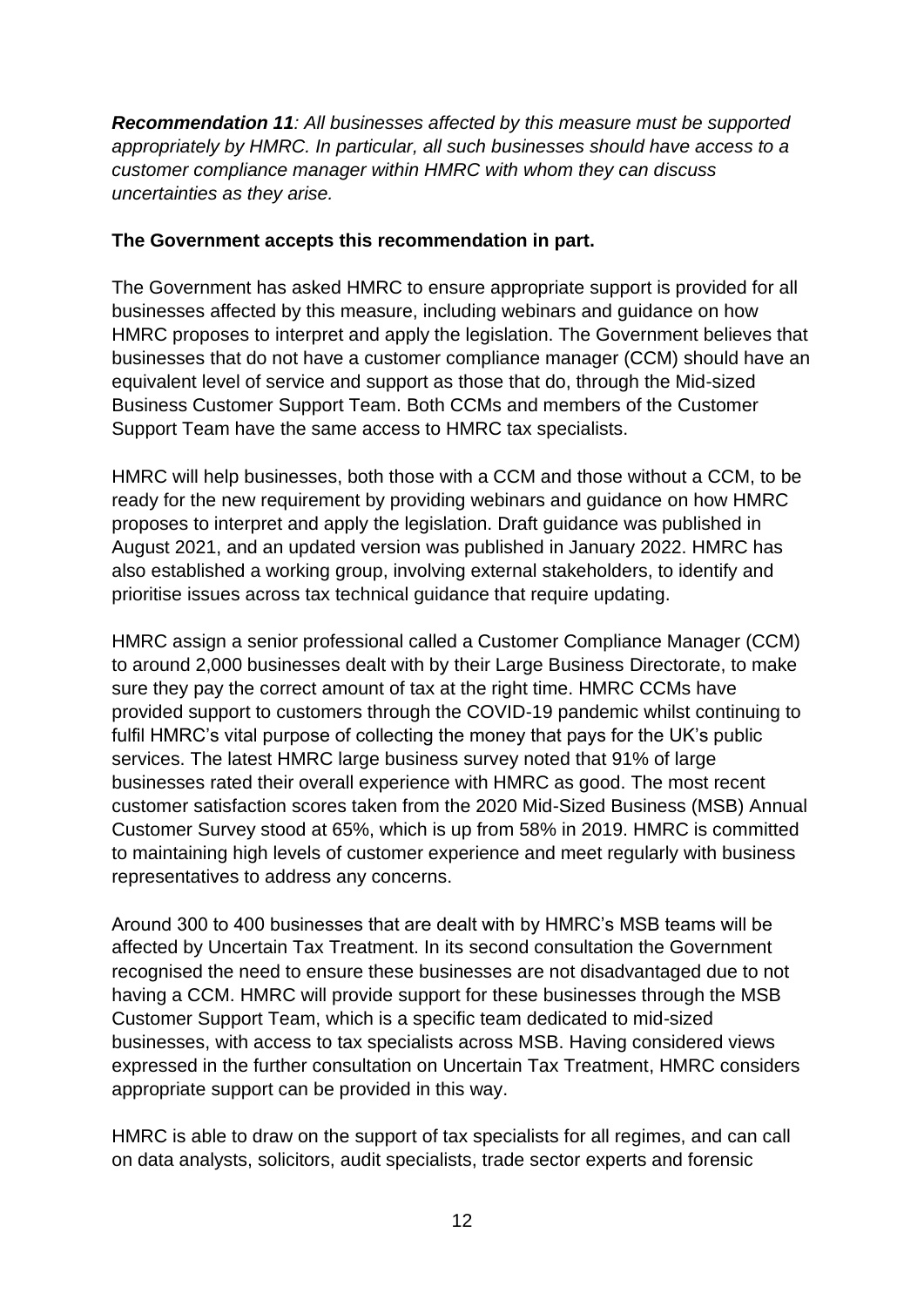accountants. These resources are available whether the business has a dedicated CCM or not.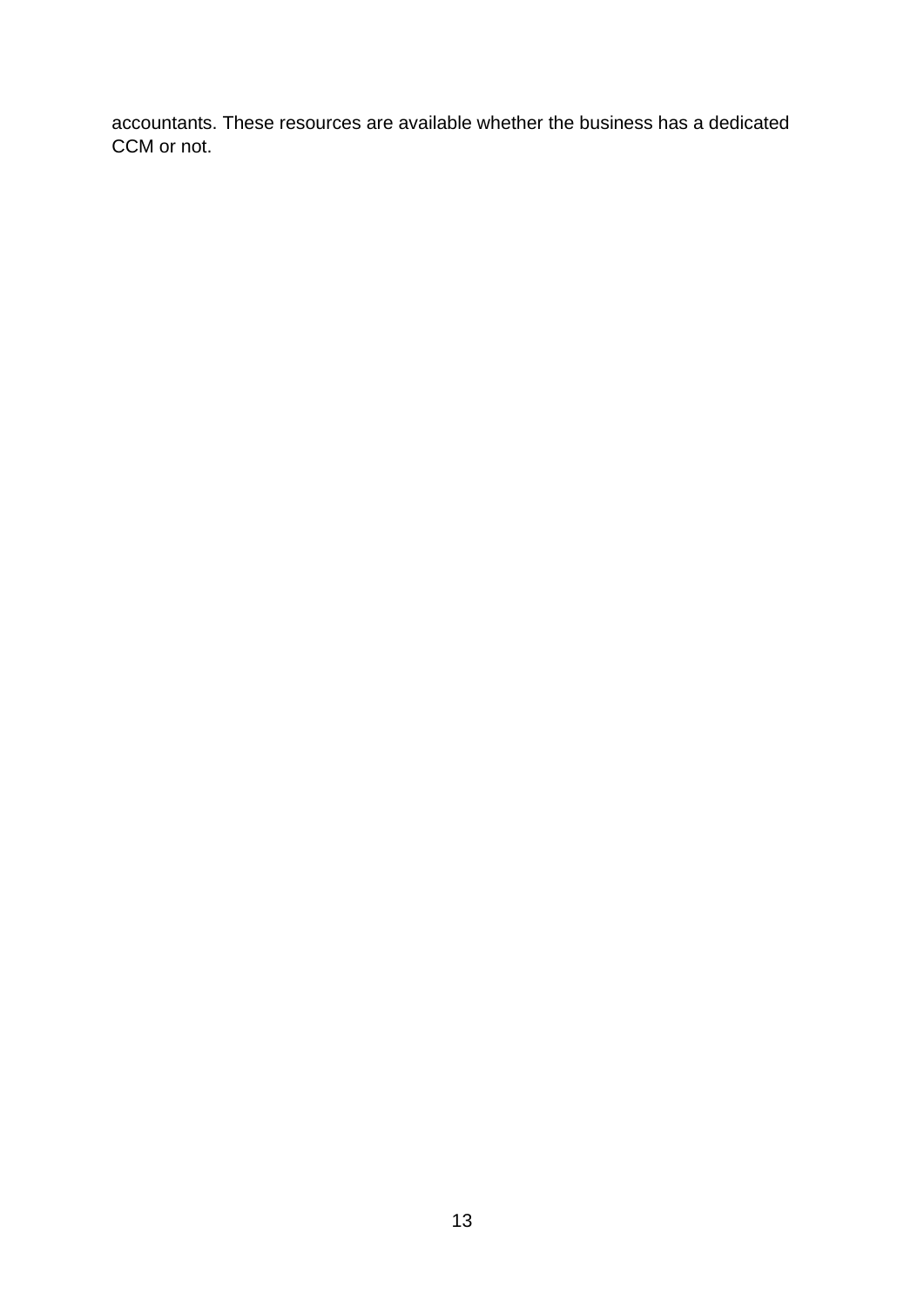## <span id="page-15-0"></span>**4. General Recommendations**

*Recommendation 9: We recommend that in future all consultations involving a significant reform of the tax system should begin at Stage 1 and invite the Government to make a renewed commitment to that effect.*

#### **The Government does not accept this recommendation.**

The Government takes consultation on tax policy seriously and, since 2010, significant improvements have been made to the tax policy making process as set out in "Tax policy making: a new approach"<sup>1</sup>. However, as recognised in that publication, the Government needs to take a proportionate approach to consultation on tax policies in development taking into account a range of factors depending on what is driving the need for a policy response.

Different policies will continue to require varying stages of consultation. In particular, whilst the public stages of tax consultation sometimes begin at stage 1 (call for evidence), it is common and appropriate for many consultations to begin at stage 2 (policy consultation), and this will continue to be the case.

<sup>1</sup> [https://webarchive.nationalarchives.gov.uk/ukgwa/20130102201052/http:/www.hm](https://webarchive.nationalarchives.gov.uk/ukgwa/20130102201052/http:/www.hm-treasury.gov.uk/d/junebudget_tax_policy_making.pdf)[treasury.gov.uk/d/junebudget\\_tax\\_policy\\_making.pdf](https://webarchive.nationalarchives.gov.uk/ukgwa/20130102201052/http:/www.hm-treasury.gov.uk/d/junebudget_tax_policy_making.pdf)